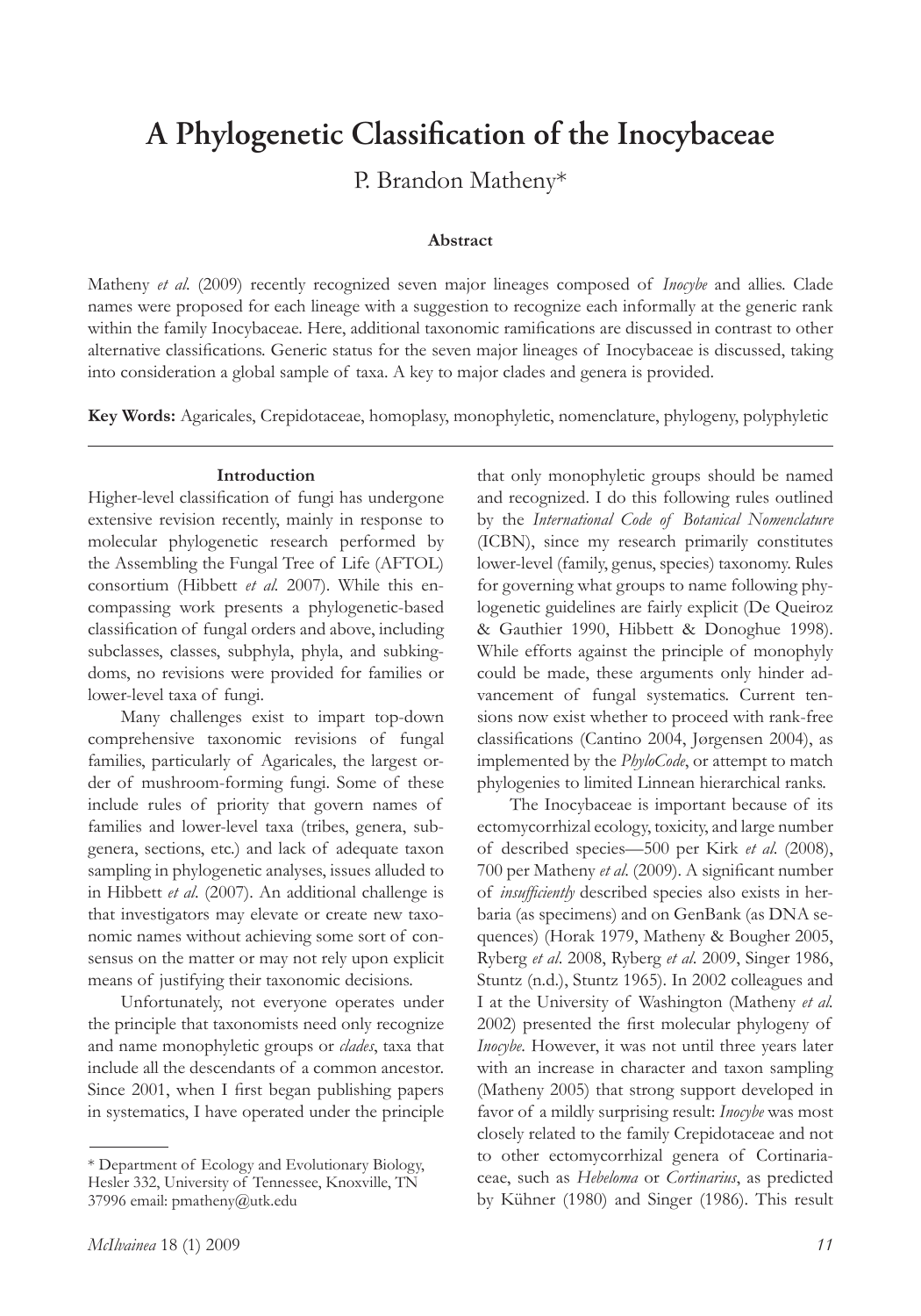was reinforced by phylogenetic analysis of a dense DNA character supermatrix (six and three gene regions) for 274 and 175 species of Agaricales and outgroups (Matheny *et al*. 2006). An independent data matrix of two genes and analysis by Garnica and colleagues (Garnica *et al*. 2007) also suggests that *Inocybe* and the Crepidotaceae are each other's closest relatives, viz. sister groups.

A close relationship between *Inocybe* and Crepidotaceae was somewhat surprising because *Inocybe* is ectomycorrhizal, whereas the Crepidotaceae, recently itself revised by molecular phylogenetic analysis (Aime *et al*. 2005), is saprotrophic. Many species of Inocybaceae are also pharmacologically important because of their high concentration of muscarine (Brown *et al*. 1962, Stijve 1982, Malone & Brady 1987); species of Crepidotaceae do not contain the toxin (Benjamin 1995). The remainder of this paper will address decisions to promote *Inocybe* at a family rank and examine several alternative and recently proposed classifications.

#### **Overview of Inocybe Classification**

The genus *Inocybe* was originally conceived by Fries in 1821 as a "tribe" in the broad encompassing mushroom genus *Agaricus*. Today Fries's wide concept of *Agaricus* contains numerous families or clades, *i.e*., monophyletic groups, of Agaricales (Moncalvo *et al.* 2000, 2002, Matheny *et al.* 2007a). In 1863 Fries elevated *Inocybe* to generic rank. This was done in response to observations by others that the basidiospores of some common species of *Inocybe* were unique by virtue of their nodulose, angular, or spinose state (Singer 1986), hereafter simply referred to as nodulose.

Later, Schroeter (1889) and Fayod (1889) simultaneously segregated nodulose-spored *Inocybe* from smooth-spored species and treated the former in the genus *Astrosporina* J. Schroet. or *Clypeus* (Britz.) Fayod, respectively. Because *Astrosporina* was published just before publication of *Clypeus* at the generic rank, the name *Clypeus* is superfluous as a genus name and is treated as a synonym of *Astrosporina* according to rules of the ICBN. In contrast to Schroeter and Fayod, most subsequent taxonomic agaricologists followed Fries and treated *Inocybe* as a single genus encompassing both smooth- and nodulose-spored taxa. There were at least two exceptions to this, however: (i) Earle (1909), who recognized four genera of *Ino-* *cybe* (*Agmocybe*, *Astrosporina*, *Inocybe*, and *Inocibium*; and (ii) Horak (1967, 1979, 1980, 1981, 1987), who followed Schroeter (and essentially Fayod) in maintaining *Astrosporina* as a genus distinct from smooth-spored species of *Inocybe*.

Kühner (1980) argued against recognition of *Astrosporina* concluding that a subgeneric arrangement in *Inocybe* was best maintained if one stressed qualitative or discrete characters (e.g., the presence or absence of pleurocystidia) rather than quantitative or continuous characters (degree of uneven basidiospore wall topology). Kühner's argument was insightful from a biological point of view because intermediates between smooth- and nodulose-spored species could be found, e.g., *I. curvipes* and *I. lacera*, that questioned the hiatus between smooth- and nodulose-spored taxa. Thus, Kühner proposed subgenus *Inosperma* to encompass species of *Inocybe* lacking pleurocystidia (and having smooth spores) and circumscribed subgenus *Inocybe* to accommodate species with pleurocystidia (and having smooth or nodulose spores). No higher-level taxa were recognized that separated smooth- from nodulose-spored taxa. In effect, Kühner hypothesized that presence of pleurocystidia was a shared derived trait for species of subgenus *Inocybe*, a unique character state acquisition depicted in Figure 1A. In contrast, translation of Horak's classification of *Inocybe* into a phylogenetic hypothesis suggests that possession of nodulose spores is a diagnostic trait for *Astrosporina* (Fig. 1B). In a cladistic framework, shared derived traits, or *synapomorphies*, are evidence of monophyly. However, absence of a particular trait may be problematic, if its absence is considered the ancestral state (*symplesiomorphic*). Symplesiomorphic traits suggest paraphyletic groups: those that include descendants originally excluded from the group under question. Fish is a great example of a paraphyletic group because tetrapods are derived within the fish clade. Dicots and dinosaurs are two additional examples of paraphyletic groups because monocots are nested in dicots, and birds are derived from dinosaurs. Non-monophyletic groups, unfortunately, produce nomenclatural quandaries.

Cladistic analyses using morphological data (Kuyper 1986) provided important evidence that corroborates Kühner's hypothesis to some extent. Subgenus *Inocybe* was found to be monophyletic based on two shared derived features (Fig. 1C),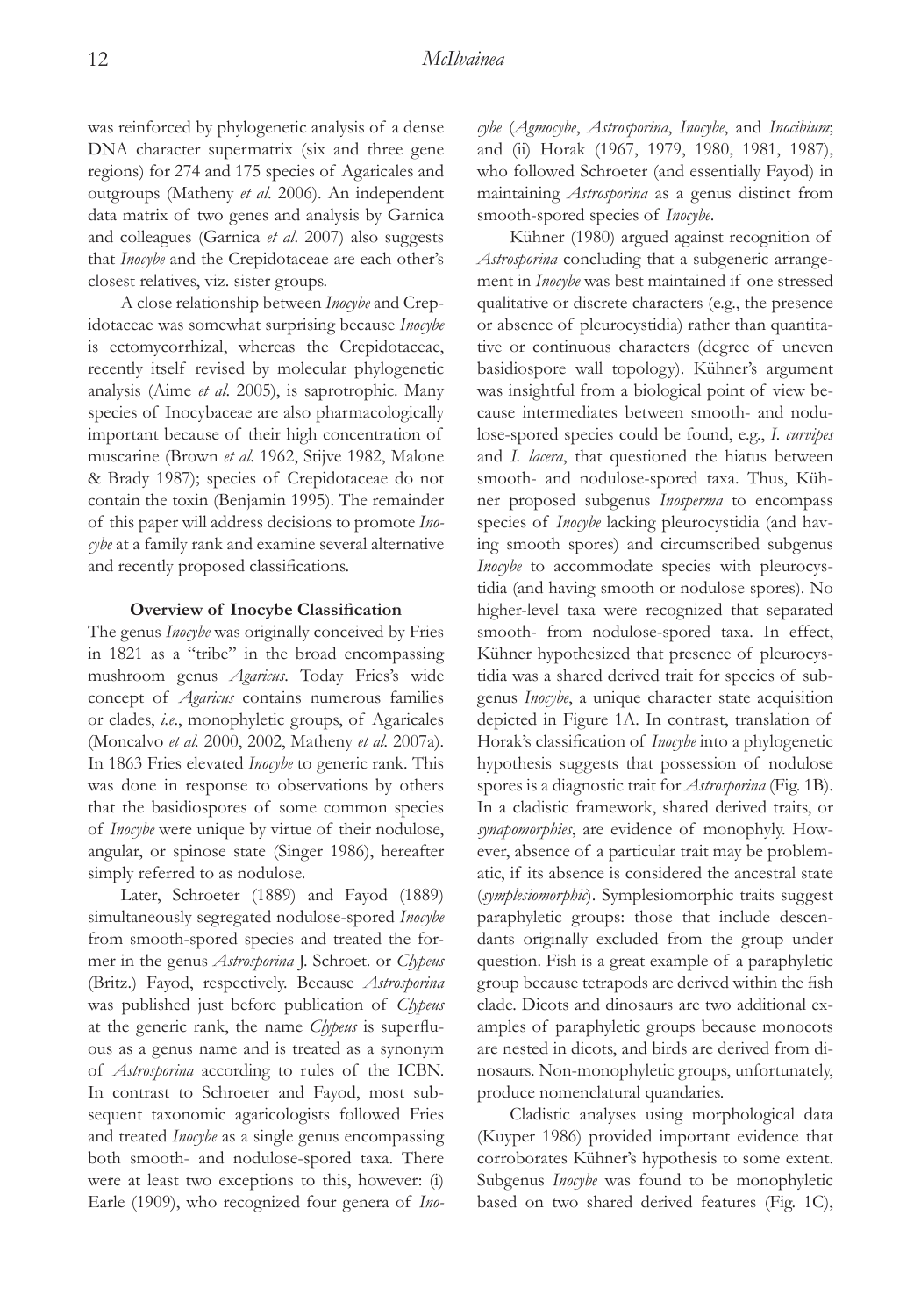and taxa with nodulose spores were found to have evolved independently on multiple occasions, predictions implicitly made by Kühner. Kuyper's results also confirmed that subgenus *Inosperma*, as originally conceived by Kühner, is paraphyletic. Kuyper, however, found evidence for the monophyly of a group of species surrounding *I. terrigena*, which he named subgenus *Mallocybe*. This group was distinguished from others due to presence of two synapomorphies—necropigmented basidia and unique origin of cheilocystidia. Necrobasidia are easy to observe under the microscope as these collapse and be-

come ochraceous after spore release. Thus, Kühner's problem of a paraphyletic subgenus *Inosperma* was solved with removal and naming of the lineage containing *I. terrigena* and allies. Kuyper's analysis also suggested that subgenus *Inosperma s. str*. could be monophyletic or paraphyletic and that phaseoliform spores might be a shared derived state or shared ancestral state for the group, depending on the group's relationship to elliptic-spored species surrounding the *I. rimosa* complex.

Singer's classification (Singer 1986) is essentially a blend of Kühner's and Horak's classifications except nodulose-spored species are classified at a subgeneric rank (subg. *Inocybe*) rather than genus rank. Singer's nomenclatural decision (not taxonomic) was based on observations by Moser (1978) that the type of *Inocybe*, *I. relicina*, has nodulose spores in contrast to Heim's interpretation of this species in 1931. Horak (1967) had considered *I. geophylla* (smooth spores) as type of *Inocybe*. However, since Moser's publication there has been no debate about what constitutes the type of *Inocybe*  with the exception of Bon (1997). Note that subgenus *Inocibium* (Fig. 1D) is recognized as a unique taxon in Singer's system, but no characters are pro-



Fig. 1. A–D. Cladistic summaries of different family or genus level classifications of *Inocybe* and allies. Shared derived traits are indicated by thick gray bars. Share ancestral traits are included without gray bars. Bon's classification (1997) is the same as Singer's (1D) except for nomenclatural differences due to a disagreement over the generic type.

vided that diagnose the group exclusively. Hence, one might predict that sugb. *Inocibium* (similar to Kühner's conception of subgenus *Inosperma*) is not monophyletic. Also note that Singer (1986) classified *Inocybe*, a single genus, as its own tribe, the Inocybeae, one of three tribes in his Cortinariaceae.

Lastly, we must consider that Jülich (1982) elevated tribe Inocybeae to the family rank, Inocybaceae. In it Jülich simply applied Horak's classification (Fig. 1B) that circumscribed two genera, *Astrosporina* and *Inocybe*. *Astrosporina* was distinguished by spore walls with an "exosporial ornamentation."

## **Molecular Phylogenetic Analyses of Inocybe**

This brings us back to the beginning of our story. Molecular data support recognition of a clade, *Inocybe sensu lato*, which is sister to the Crepidotaceae *sensu stricto*. Other analyses (Moncalvo *et al*. 2000, 2002, Matheny *et al*. 2006, Garnica *et al*. 2007) indicate the *polyphyly*, or independent origin of multiple groups that do not share a most recent common ancestor, of the family Cortinariaceae, the family in which *Inocybe* was traditionally classified. Thus,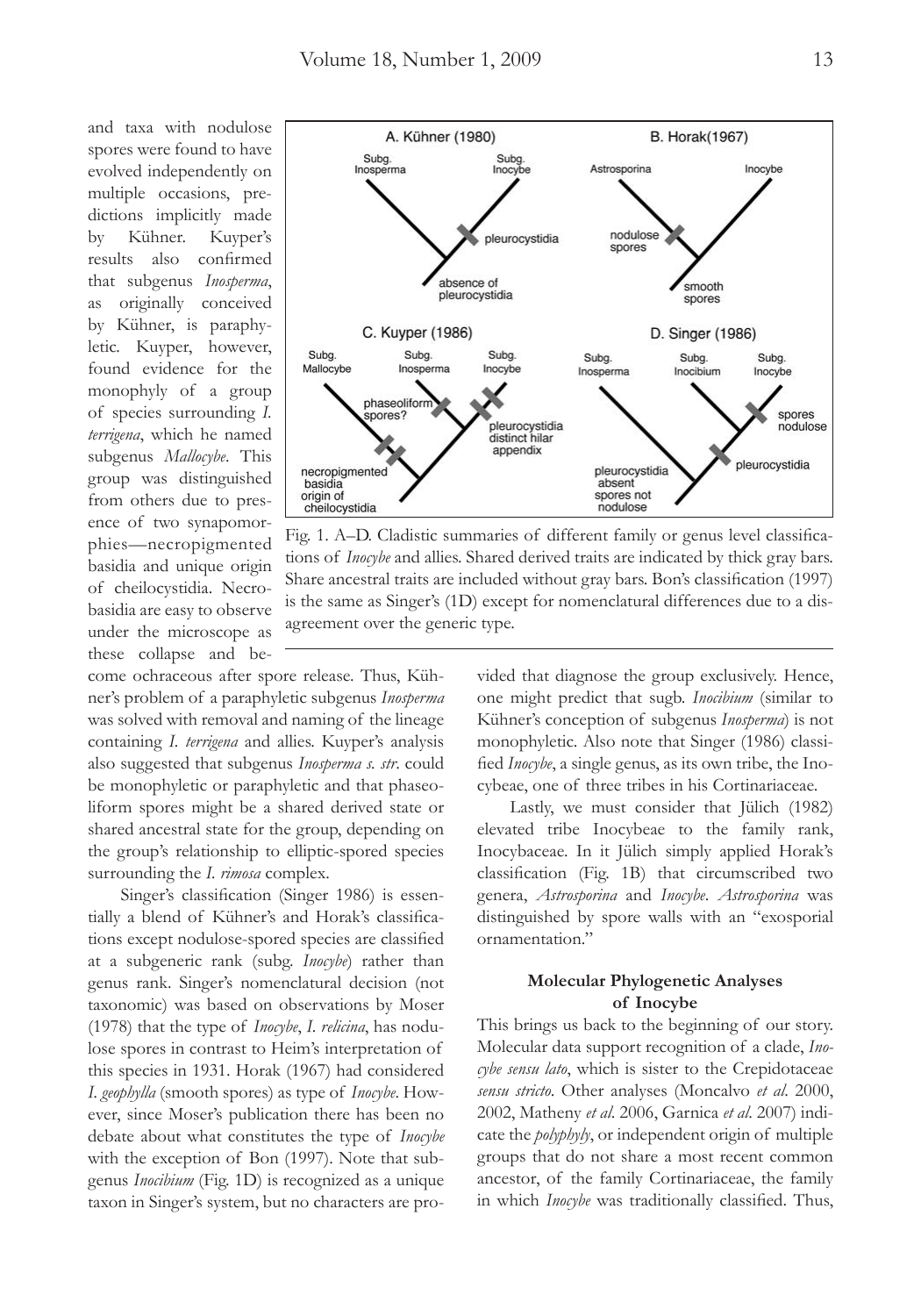I suggested re-recognition of *Inocybe* at the family level (Matheny 2005), as was formally validated by Jülich (1982). This results in a sister group arrangement of equal ranks (the Inocybaceae and Crepidotaceae) and contributes to the dismemberment of the highly polyphyletic Cortinariaceae. Incidentally, the name Inocybaceae is a valid family name as long as *Inocybe* is withdrawn from the Cortinariaceae, against which the Cortinariaceae is conserved (Pouzar 1985).

A close relationship between the Crepidotaceae *sensu stricto* and Inocybaceae presents a novel sister group relationship in the Agaricales, an arrangement first suggested by Moncalvo *et al*. (2002) but without strong statistical support. The two families differ substantially in their mode of nutrition but also differ in mode of development, spore karyology, and pharmacology (Table 1). However, both families do bear several similarities: spore deposit colors (dull brown), challenges in cultivation, and general absence of asexual reproductive propagules (but see Clemençon 2000). Members of *Crepidotus* and *Simocybe* require a period of basidiospore dormancy before germination (Senn-Irlet 1994, Aime 1999, Aime & Miller 2002), but spores of Inocybaceae are notoriously difficult to germinate (Fries 1982). Species of *Simocybe* and some *Crepidotus* share spore shapes (phaseoliform) similar to species of non-pleurocystidiate clades of Inocybaceae. This could suggest that phaseoliform spores might be a shared ancestral state in the Inocybaceae and Crepidotaceae clade, a topic that has not been explored. Additional similarities in cheilocystidia morphology occur between *Simocybe* and *Auritella* (Matheny & Bougher 2006). Other characters for this inclusive group, whether anatomical, physiological, or biochemical, require exploration using molecular phylogenetic hypotheses.

So, based on present evidence, *Inocybe* and allies are not closely related to *Cortinarius* or *Hebeloma*, genera that share some fruit body anatomical similarities with the Inocybaceae (filamentous pileipellis, presence of clamps, pigmented spores). Kühner (1984) pointed to a similar biology (ectomycorrhizal status) between *Cortinarius*, *Hebeloma*, and *Inocybe* as evidence for shared ancestry. Kühner also suggested a close relationship between *Cortinarius* and *Inocybe* justified by presence of similar violet cytoplasmic pigmentation and an ochraceous spore wall. These superficial similarities, however, are called *homoplasies* (or homolplasy in the singular), characters that are in conflict with the inferred phylogeny.

## **Should Inocybe Be Divided into Multiple Genera?**

Matheny *et al*. (2009) recently produced a multigene phylogenetic analysis that unveiled seven major clades in the family, a summary of which is shown as a chronogram in Figure 2. It is ultimately an arbitrary choice whether the seven clades of the Inocybaceae are recognized at an infrageneric or sectional level, which would be consistent with some systematic treatments of *Inocybe* (Heim 1931, Kühner & Romagnesi 1953, Kühner 1980, Kuyper 1986, Singer 1986), or at the generic level, which would be consistent with others (Fayod 1889, Karsten 1889, Schroeter 1889, Earle 1909, Horak 1967, Jülich 1982, Matheny 2005, Matheny *et al*. 2009). The major groups recognized are monophyletic, a principle by which taxa are named and recognized (Kuyper 1994, Vilgalys *et al*. 1994, Singer 1994, Hibbett & Donoghue 1998). Other authors, such as Watling (2001), suggested that subgenus *Mallocybe* might warrant a unique generic disposition based only on morphological data. Thus, recognition of different groups of *Inocybe* at generic ranks is hardly novel.

Ultimately, I favor generic recognition of the seven inocyboid clades identified in this study and in Matheny *et al*. (2009) for reasons enumerated below, but pause to make these changes until data from undescribed and poorly known species come to light:

(1) The Inocybaceae is an ancient lineage that diversified between 99 and 191 million years ago (Fig. 2; Matheny *et al*. 2009). Initial diversification of the family pre-dated the K-Pg (Cretaceous-Paleogene) boundary but a star-burst radiation probably occurred during the Paleogene. The Inocybaceae is likely older than other ectomycorrhizal genera of Agaricales such as *Hebeloma* and *Alnicola*, and is just as old, if not probably older, than other ectomycorrhizal families of Boletales, such as the Pinaceae-specific Suillaceae.

(2) Discrete morphological traits can be used to distinguish *Inocybe sensu stricto* from non-pleurocystidiate clades similar to arrangements of sister genera *Pleurotus* and *Hohenbuehelia* (Thorn *et al*. 2000), now the Pleurotaceae, and many polyporoid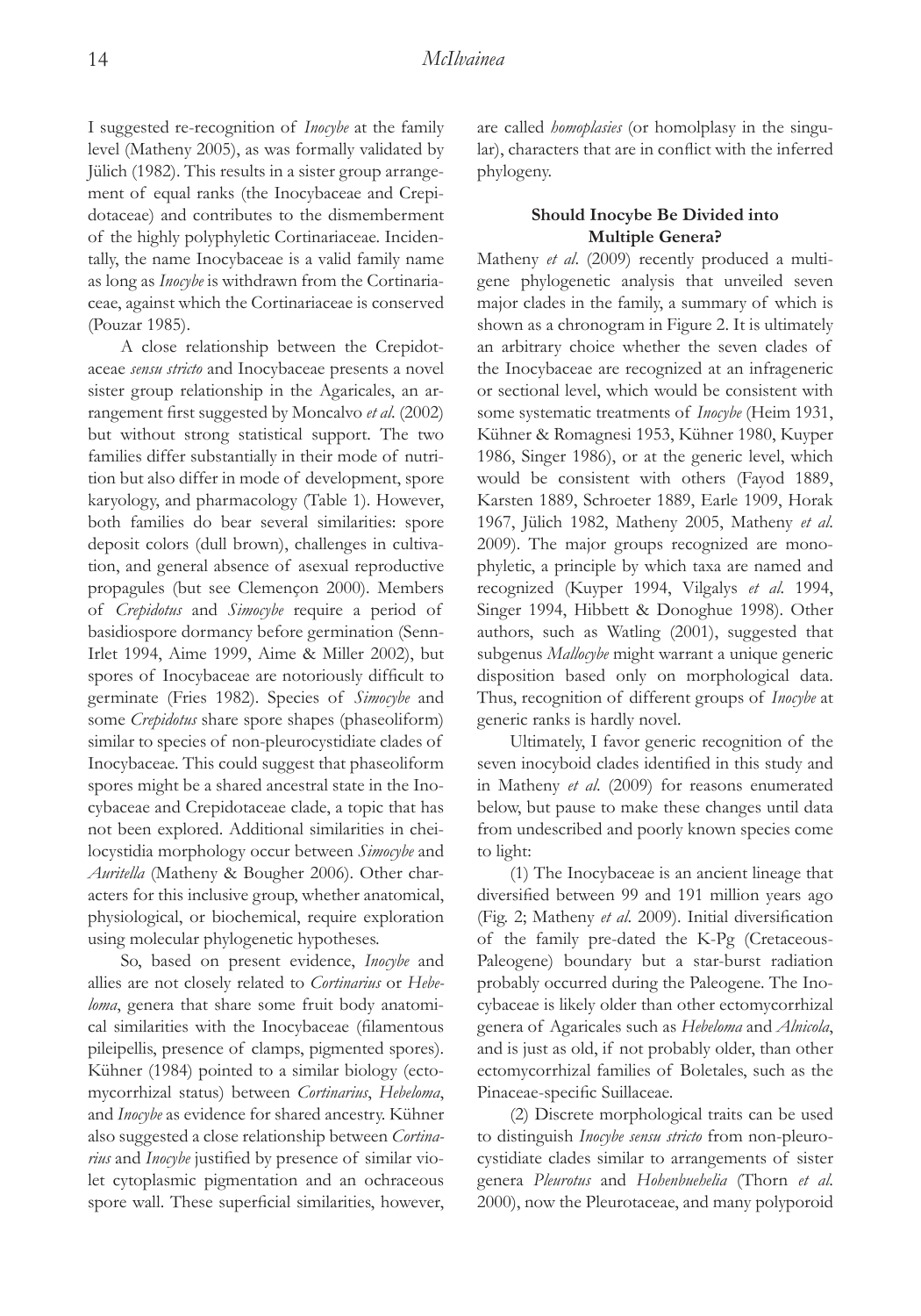| <b>Characters</b>        | Crepidotaceae                                                                  | Inocybaceae                                                                                                      |  |
|--------------------------|--------------------------------------------------------------------------------|------------------------------------------------------------------------------------------------------------------|--|
| Nutritional mode         | Saprotrophic                                                                   | Ectomycorrhizal                                                                                                  |  |
| Development              | Gymnocarpic or veil<br>scarcely developed                                      | Variable, mostly mono-<br>velangiocarpus and pileo-<br>stipitocarpus, also stipitocarpous<br>or bivelangiocarpus |  |
| <b>Clamp connections</b> | Present or absent                                                              | Present                                                                                                          |  |
| Spore deposit            | Pale yellow to brown                                                           | Brown (rarely white)                                                                                             |  |
| Pileipellis              | Filamentous, at times                                                          | Filamentous, few species with                                                                                    |  |
|                          | gelatinous, or with distinct<br>pileocystidia                                  | pseudoparenchymatous subpellis,<br>usually without distinct pileo-<br>cystidia                                   |  |
| Cheilocystidia           | Always present, uniform                                                        | Heteromorphic in most species-<br>paracystidia mixed with thick-<br>walled cystidia                              |  |
| Pleurocystidia           | Mostly absent but rarely<br>thick-walled or originating<br>from lamellar trama | Present in most species,<br>(sub)hymenial origin, probably<br>modified basidia                                   |  |
| Germ pore                | Absent                                                                         | Absent (rarely present)                                                                                          |  |
| Spore topology           | Smooth or ornamented,<br>never angular or reticulate                           | Smooth or angular, wall protruding<br>to form nodules or spines, never<br>ornamented                             |  |
| Spore karyology          | Uni- or binucleate                                                             | <b>Binucleate</b>                                                                                                |  |
| Anamorphic states        | Infrequent                                                                     | None observed                                                                                                    |  |
| Spore germination        | Dormancy required                                                              | Fail to germinate on standard agar<br>plates                                                                     |  |
| Pharmacology             | No major toxins identified                                                     | Muscarine, psilocybin,<br>aeruginascen, unclarified alkaloids,<br>or none                                        |  |

Table 1. Ecological and morphological comparison between Crepidotaceae and Inocybaceae

and resupinate genera (Jülich & Stalpers 1980, Gilbertson & Ryvarden 1986).

(3) Communication about fungal diversity would be facilitated and improved by reference to genera or major clades instead of infrageneric ranks that have been variously interpreted by many authors (Heim 1931, Kühner 1980, Kuyper 1986, Singer 1986, Bon 1997, Kobayashi 2002). Recognition of the seven major lineages as genera or clades would no longer be encumbered by multiple interpretations of infrageneric names.

(4) Few new combinations at the specific level are necessary if *Inocybe* were split into multiple genera because *Inocybe sensu stricto* contains the bulk (about 85%) of *Inocybe* species, as extrapolated from a reasonable well-sampled German mycoflora (Stangl 1989). Thus, the nomenclature for the overwhelming majority of species would not change, which would counter arguments in favor of nomenclatural stability.

(5) Though taxon sampling of *Inocybe* species has not been exhaustive, the system proposed here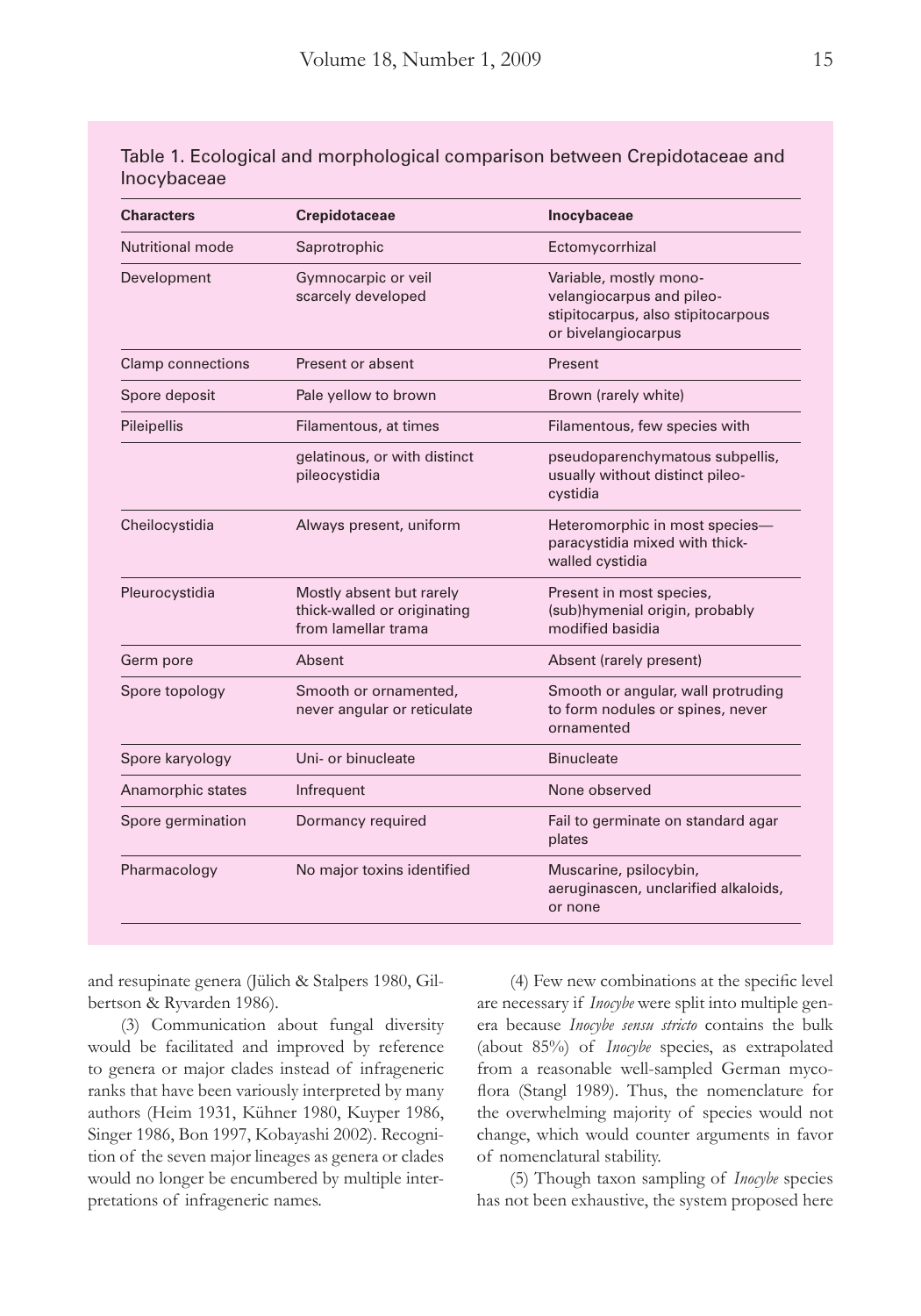contains the highest predictive value to date for the evolution of inocyboid taxa. Additional taxon sampling might uncover additional clades or help resolve and support their inter-relationships, but the names of the major clades will not change.

(6) A bias exists unnecessarily in favor of large agaric genera (Smith & Hesler 1968, Romagnesi 1977). One encompassing genus *Inocybe* undermines the phylogenetic diversity uncovered in the clade and its sister position to the Crepidotaceae. In short, a subgeneric classification would, in my opinion, fail to facilitate future studies that attempt to explore the evolution, biodiversity, ecology, and genomics of the group.

(7) *Inocybe s. lato* appears to be paraphyletic. However, the monophyly of *Inocybe* and a possible sister position to *Auritella* cannot be rejected using a statistical approach (Ryberg 2009).

## **Distinguishing Features of Each Major Clade of Inocybaceae**

*Auritella* is distinguished by its geographic distribution (known only from the wet tropics of west Africa and temperate parts of Australia), typically tough fruit bodies, long cheilocystidia, necropigmented basidia, mostly elliptic, cylindrical, or globose smooth spores, lack of pleurocystidia, and non-rubescent context (Matheny & Bougher 2006). It is not known whether any of the known seven species contain muscarine. *Auritella* is a relict lineage that first split between African and Australian lineages about 70 million years ago. Plant associations for this genus probably include genera of Fabaceae and Myrtaceae.

The Mallocybella clade is known only by two species, one of which is undescribed and poorly characterized from Zambia (Villarreal *et al*. 1998, Matheny *et al*. 2009). This pair of species groups together on a consistent basis but is not significantly supported by statistical analyses. Nevertheless, its present geographic distribution includes the Mediterranean area of Europe (Spain and Corsica; see Moreau *et al*. 2007) and dry tropical Africa (Zambia). Salient features of the clade might include abundant caulocystidia and possibly small fruit body size. Both species associate with angiosperms—Cistaceae in the Mediterranean and Phyllanthaceae and/or Fabaceae in Africa. Both are characterized by necropigmented basidia and non-rubescent context.



Fig. 2. Summary chronogram of the Inocybaceae. Seven major clades or lineages are designated. Topology and geological timeline are based on averaged branch lengths and dates produced by Matheny *et al*. (2009). Major character transitions (synapomorphies or symplesiomorphies) or potential diagnostic traits are suggested by bars. Clade size is roughly proportional to number of species estimated in a given clade.  $K =$  Cretaceous; Mya  $=$ millions of years ago.

The Mallocybe clade is presently composed of about 30 species, many undescribed from North America, southeast Asia, and tropical Africa. The group is similar to *Auritella* and the Mallocybella clade (necropigmented basidia, non-rubescent context), but differs in having short cheilocystidia (the only exception is *I. unicolor* Peck (=*I. caesariata sensu amer. auct*.), which possibly represents the earliest branch in the clade). Unlike *Auritella* and the Mallocybella clade, the Mallocybe clade has primarily radiated with conifers in the north temperate zone and has probably made recent switches to Salicaceae. The earliest diverging lineages associate with Myrtaceae in Australia and Fagales in eastern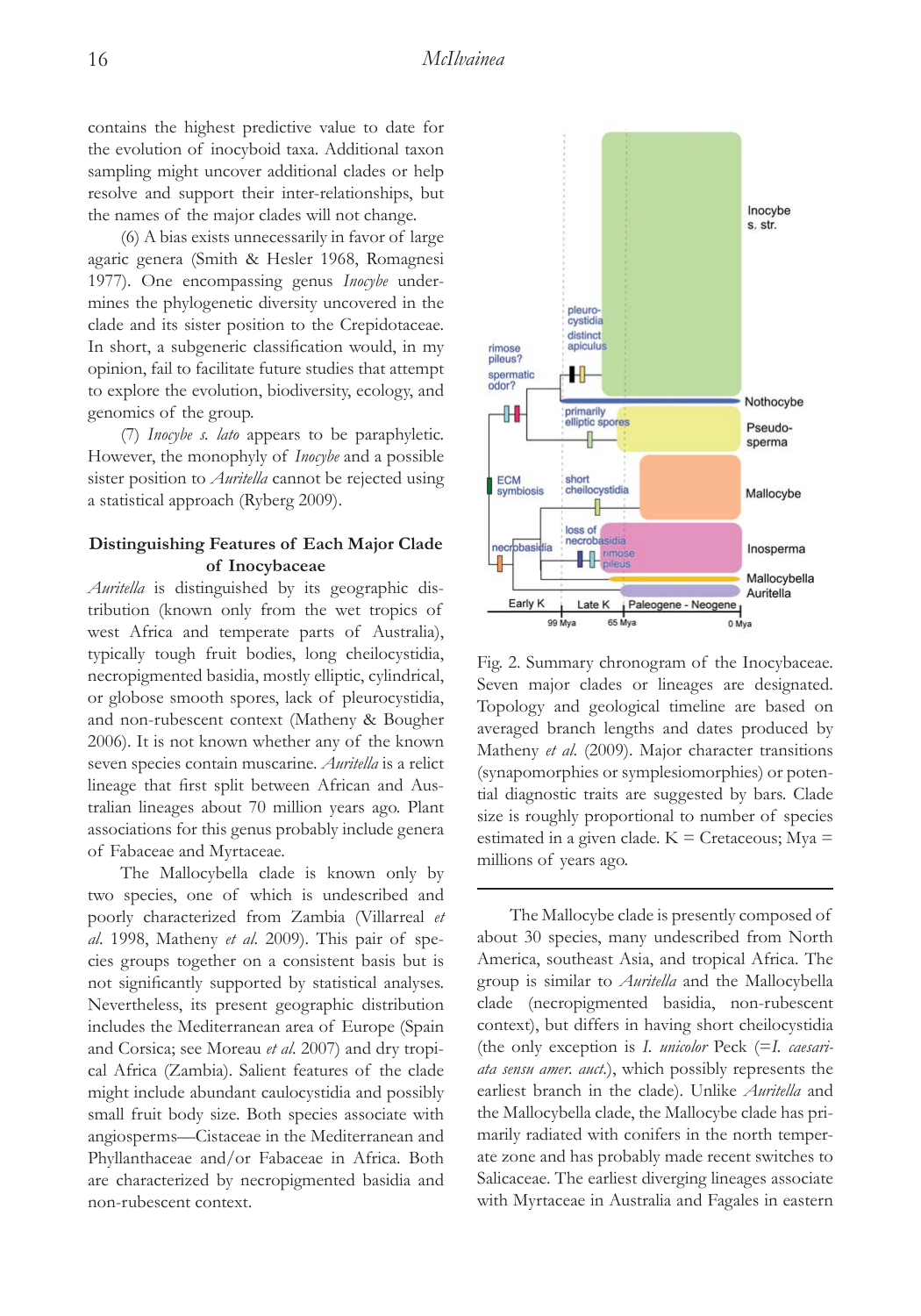North America. Kuyper (1986) suggests the cheilocystidia originate as terminal elements of the hyphae of hymenophoral trama, in contrast to arising from modified basidia, as observed elsewhere in the family. This trait could represent a second synapomorphy for Mallocybe.

The Inosperma clade has been slowly reduced to a monophyletic group since first introduced by Kühner (1980). Kuyper (1986) first segregated taxa with necropigmented basidia (Mallocybe clade), but subg. *Inosperma* remained paraphyletic in some analyses. Molecular analyses confirm that most species in this clade bear phaseoliform spores for the most part and/or have rubescent context. Characters that identify the clade will not be entirely known until several dry tropical African species and wet tropical Asian species are studied in detail (see Matheny *et al*. 2009). A rimose pileus appears to be symplesiomorphic for the clade as species of section *Cervicolores*, which are derived within the group, bear a squamulose pileus. Section *Cervicolores* is also noteworthy for species that lack muscarine. Odors are often distinctive in the Inosperma clade and include notable smells described as truffle-like, aromatic, bruised *Geranium* leaves, fishy, moldy, or like honey. I anticipate at least 35 species will be assigned to this clade, many undescribed or poorly known from Papua New Guinea, southern India, Thailand, Malaysia, dry tropical Africa, and North America. Northern European species have been recently delimited by a combination of molecular and morphological data (Larsson *et al*. 2009), results that will aid eventual clarification of taxa from North America and elsewhere.

The Nothocybe lineage is known from a single unclarified species possibly with affinities to *I. cutifracta* Petch (pers. com. Egon Horak) originally described from Sri Lanka (Petch 1917; see Pegler 1986 and Turnbull 1995 for their interpretations of *I. cutifracta*). The only collection sequenced originates from southern India and is a reported associate with *Casuarina*, which can form ectomycorrhizas (Wang & Qiu 2006). Some spores of the sequenced specimen actually exhibit a slight angular outline, a feature at odds with the protologue for *I. cutifracta*. According to Pegler (1986) the cheilocystidia are unique in being capitate (also mentioned in the protologue), similar to some species of *Auritella*. However, a type study by Horak (1980) depicts clavate shaped cheilocystidia.

Despite what appear to be different interpretations of *I. cutifracta*, the sequenced collection is ancient, long isolated, and a relict lineage known so far only from tropical India.

The Pseudosperma clade is diagnosed by species that have mostly elliptic or regular spores and typically a rimose pileus. ITS sequences of species sampled worldwide are extremely divergent and are challenging to tie to morphological descriptions (Matheny, unpublished). Many species are undescribed or poorly known from southeast Asia, the neotropics, Australia, and North America. At least 25 species occur in the Pseudosperma clade, but this will likely increase as more collections are sequenced, especially from under-explored geographic localities. Some species, e.g., *I. flavella* in Europe, are composed of multiple cryptic species (Ryberg *et al*. 2008). Spermatic odors may have first evolved in the common ancestor of the Pseudosperma, Nothocybe, and *Inocybe s. str*. clades, a potential name for which could be Inocybeae *s. str*. Larsson *et al*. (2009) prefer to label the Pseudosperma clade as section *Rimosae s. str.* in accordance with an infrageneric classification. This work will help to clarify species boundaries for taxa that occur outside northern Europe.

*Inocybe s. str*. represents a massive radiation of several hundred species that are distributed primarily in temperate areas. However, many species are undescribed or poorly known from the neotropics, southern South America, New Zealand, Africa, and Australia. Two traits appear unique to the group: a distinct apiculus on the spores and presence of pleurocystidia. Species with nodulose spores probably evolved independently on numerous occasions. Hence, taxa such as *Astrosporina*, *Clypeus*, and subg. *Inocybe sensu* Singer, introduced earlier in the text, are not monophyletic. Developmental traits such as absence of a cortina, stipe with a marginate bulb, and entirely pruinose stipe, are also homoplasious (Matheny *et al*. 2002, Kropp *et al*. 2009, Ryberg 2009). This is undoubtedly the most evolutionary 'successful' group of Inocybaceae as approximately 85% of the species in the family occur in *Inocybe s. str*.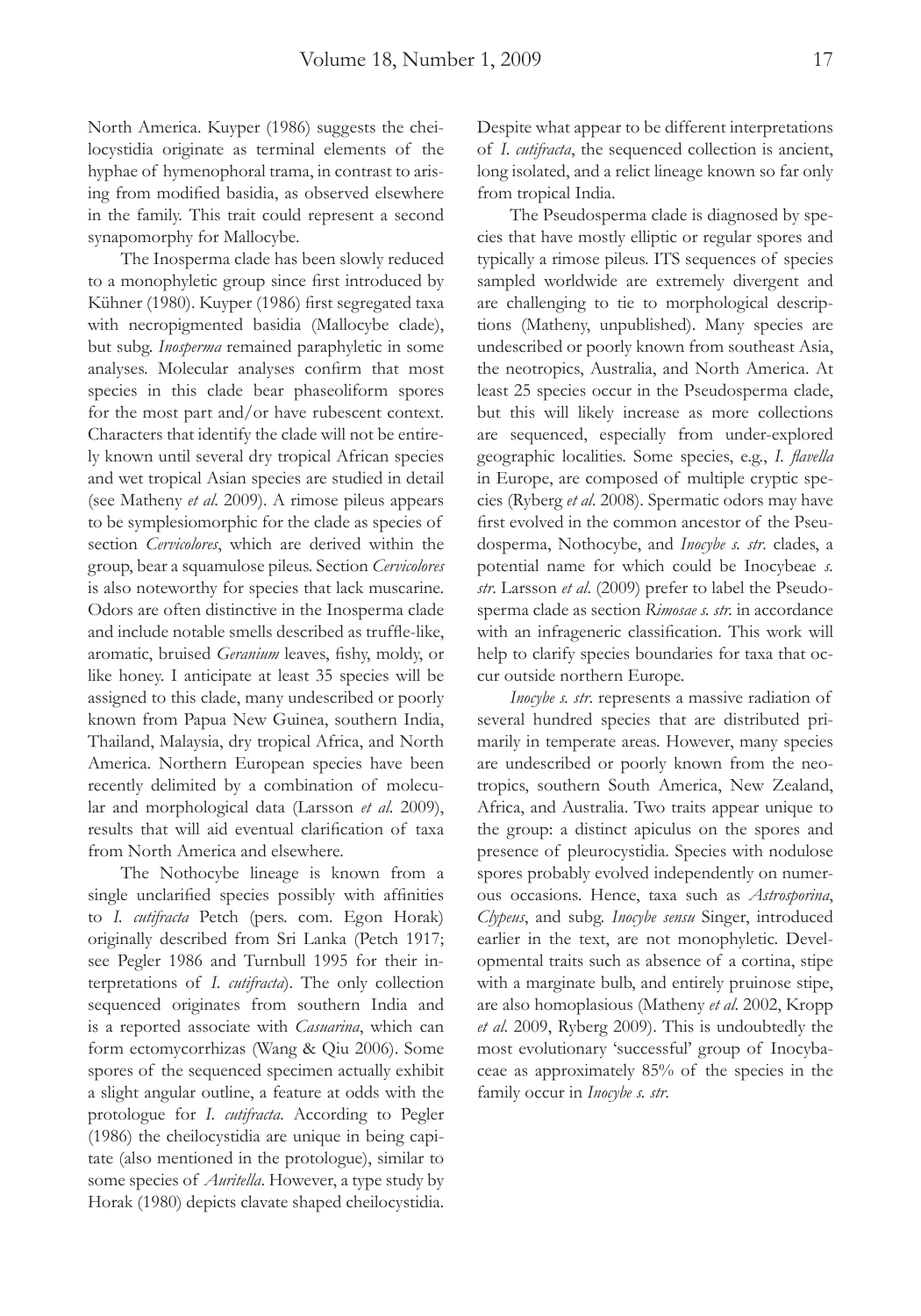| Kirk et al.<br>2008              | Knudsen & Vesterholt<br>2008  | Matheny et al.<br>2006 | <b>Cannon &amp; Kirk</b><br>2007 |
|----------------------------------|-------------------------------|------------------------|----------------------------------|
| Inocybaceae<br>=Crepidotaceae    | Crepidotaceae<br>=Inocybaceae | Crepidotaceae          | Crepidotaceae <sup>c</sup>       |
| Auritella                        | Crepidotus                    | Crepidotus             | Crepidotus                       |
| Chromocyphella?                  | Episphaeria                   | Pleuroflammula         | Simocybe                         |
| Crepidotus                       | <i>Inocybe</i>                | Simocybe               |                                  |
| Episphaeria?                     | Mythicomycesb                 |                        |                                  |
| <b>Flammulaster</b> <sup>a</sup> | Pellidiscus                   | Inocybaceae            | Inocybaceae <sup>c</sup>         |
| Inocybe                          | Pleuroflammula                | Auritella              | Auritella                        |
| Simocybe                         | Simocybe                      | <i>lnocybe</i> s. str. | <i>Inocybe</i>                   |
| Pellidiscus                      | Stagnicolab                   | Inosperma clade        |                                  |
| Phaeomarasmius <sup>a</sup>      |                               | Mallocybe clade        |                                  |
| Phaeomyces                       |                               | Mallocybella clade     |                                  |
| Phaeosolenia?                    |                               | Nothocybe clade        |                                  |
| Pleuroflammula                   |                               | Pseudosperma clade     |                                  |
| Tubariaª                         |                               |                        |                                  |

Table 2. Comparison of classifications for Inocybaceae since 2006

a. Genera classified in the Tubarieae (now Tubariaceae, see Vizzini 2008) in Matheny *et al*. (2006) b. Genera positioned as the sister group to Psathyrellaceae (Moncalvo *et al*. 2002) or in the Psathyrellaceae (Matheny *et al*. 2006).

c. Only significant genera are indicated.

# **Alternative Family-level Classifications, or Why Not Classify Inocybe in the Crepidotaceae?**

Table 2 presents a synopsis of classifications of the Inocybaceae and Crepidotaceae since 2006. Four different classifications have been proposed, and remarkably all four differ substantially. In Kirk *et al*. (2008) the two families Inocybaceae and Crepidotaceae are lumped together, but the younger name of the two (Inocybaceae) is given nomenclatural priority. However, Pouzar (1985) suggests the name Crepidotaceae has been a legitimate family name since 1951, when it was raised to family rank by Singer, and the name Inocybaceae has only existed since 1982. Kirk *et al*. (2008) indicate 13 genera belong to this inclusive family. However, *Flammulaster* (doubtfully monophyletic), *Phaeomarasmius* (doubtfully monophyletic), and

*Tubaria* (monophyletic when *T. minima* is excluded) (see Matheny *et al*. 2007b) do not form a monophyletic group together with the Inocybaceae and Crepidotaceae in Matheny *et al*. (2006) but do so with significant statistical support in Garnica *et al*. (2007). The publication by Cannon & Kirk (2007) treats the Crepidotaceae and Inocybaceae as separate families.

The new Nordic flora edited by Knudsen & Vesterholt (2008), like Kirk *et al*. (2008) lumps together the families Crepidotaceae and Inocybaceae, with the name Crepidotaceae having nomenclatural priority. Two genera, *Mythicomyces* and *Stagnicola*, are also classified in their Crepidotaceae *s. lat*., but this is inconsistent with previous phylogenetic studies by Moncalvo *et al*. (2002) and Matheny *et al*. (2006), both of which suggest the placement of either one or both of these genera sister to the Psathyrellace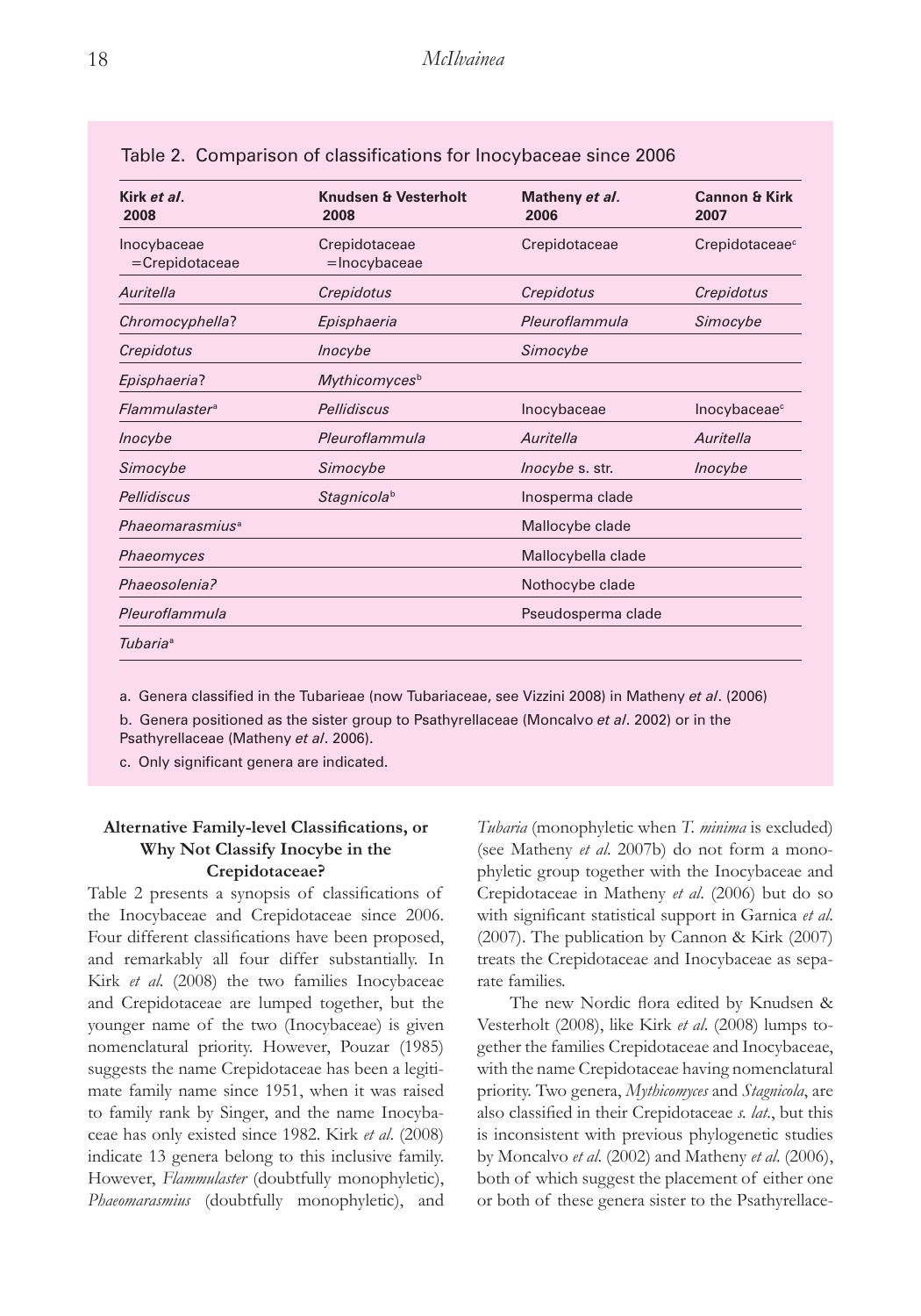ae. Both of these genera should be excluded from their Crepidotaceae. Ultimately, I favor recognition of the Inocybaceae due to several traits that diagnose the group (mycorrhizal status, presence of muscarine, general antiquity) from its sister group the Crepidotaceae *s. str*. (Aime *et al*. 2005).

#### **Acknowledgments**

Cathie Aime (Louisiana State University) and Ellen Larsson (University of Gothenburg) provided feedback, comments, and corrections for an earlier draft of this paper. Ellen Larsson and Martin Ryberg kindly provided access to unpublished results and Martin's PhD thesis. Their input and efforts are gratefully acknowledged. I thank Else Vellinga for bringing publication of the family name Tubariaceae to my attention. I also thank Mike Beug for holding me accountable to publish a paper in *McIlvainea* after winning a NAMA sponsored scholarship in 2001.

#### **References**

- Aime, M. C. 1999. *Generic concepts in the Crepidotaceae as inferred from nuclear large subunit ribosomal DNA sequences, morphology, and basidiospore dormancy patterns*. Master's thesis. Virginia Polytechnic Institute and State University.
- Aime, M. C. & O. K. Miller, Jr. 2002. Delayed germination of basidiospores in temperate species of *Crepidotus* (Fr.) Staude. *Canadian Journal of Botany* 80: 280–87.
- Aime, M. C., R. Vilgalys & O. K. Miller, Jr. 2005. The Crepidotaceae (Basidiomycota, Agaricales): phylogeny and taxonomy of the genera and revision of the family based on molecular evidence. *American Journal of Botany* 92: 74–82.
- Benjamin, D. R. 1995. *Mushrooms: poisons and panaceas*. W. H. Freeman and Company, New York.
- Bon, M. 1997. Clé monographique du genre *Inocybe* (Fr.) Fr. *Documents Mycologiques* 27(105): 1–51.
- Brown, J. K., M. H. Malone, D. E. Stuntz & V. E. Tyler, Jr. 1962. Paper chromatographic determination of muscarine in *Inocybe* species. *Journal of Pharmaceutical Sciences* 51: 853–56.
- Cannon P. F. & P. M. Kirk. 2007. *Fungal families of the world*. CABI, Egham, Surrey, U.K.
- Cantino, P. D. 2004. Classifying species versus naming clades. Taxon 53: 795–98.
- Clemençon, H. 2000. Mycelial morphology, mitospores and primordium formation of *Simocybe sumptuosa* in laboratory cultures. *Persoonia* 17: 407–33.
- De Queiroz, K. & J. Gauthier. 1990. Phylogeny as a central principle in taxonomy: phylogenetic definitions of taxon names. *Systematic Zoology* 39: 307–22.
- Earle, F. S. 1909. The genera of the North American gill fungi. *Bulletin of the New York Botanical Garden* 5: 373–451.
- Fayod, V. 1889. Prodrome d'une histoire naturelle des Agaricinées. Annales des sciences naturelles botanique, *VII*. 9: 181–411.
- Fries, N. 1982. Effects of plant roots and growing mycelia on basidiospore germination in mycorrhizaforming fungi. In: G. A. Laursen & J. F. Ammirati (eds) *Arctic and alpine mycology*. University of Washington Press, Seattle, Washington: 493–508.
- Garnica S, Weis M, Walther G & F. Oberwinkler. 2007. Reconstructing the evolution of agarics from nuclear gene sequences and basidiospore ultrastructure. *Mycological Research* 111: 1019–29.
- Gilbertson, R. L. and Ryvarden, L. (1986). *North American polypores*. Vols. 1–2. Fungiflora, Oslo, Norway.
- Heim, R. 1931. *Le genre Inocybe*. Encyclopédi mycologique I. Paul Lechevalier & Fils, Paris.
- Hibbett, D. S., M. Binder, J. F. Bischoff, M. Blackwell, P. F. Cannon, O. E. Eriksson, S. Huhndorf, T. James, P. M. Kirk, R. Lücking, H. T. Lumbsch, F. Lutzoni, P. B. Matheny, D. J. McLaughlin, M. J. Powell, S. Redhead, C. L. Schoch, J. W. Spatafora, J. A. Stalpers, R. Vilgalys, M. C. Aime, A. Aptroot, R. Bauer, D. Begerow, G. L. Benny, L. A. Castlebury, R. W. Crous, Y.-C. Dai, W. Gams, D. M. Geiser, G. W. Griffith, C. Gueidan, D. L. Hawksworth, G. Hestmark, K. Hosaka, R. A. Humber, K. D Hyde, J. E. Ironside, U. Kõljalg, C. P. Kurtzman, K.-H. Larsson, R. Lichtwardt, J. Longcore, J. Miadlikowska, A. Miller, J.-M. Moncalvo, S. Mozley-Standridge, F. Oberwinkler, E. Parmasto, V. Reeb, J. D. Rogers, C. Roux, L. Ryvarden, J. P. Sampaio, A. Schüβler, J. Sugiyama, R. G. Thorn, L. Tibell, W. A. Untereiner, C. Walker, Z. Wang, A. Weir, M. Weiss, M. M. White, K. Winka, Y.-J. Yao & N. Zhang. 2007. A higher-level phylogenetic classification of the Fungi. *Mycological Research* 111: 509–47.
- Hibbett, D. S. & M. J. Donoghue. 1998. Integrating phylogenetic analysis and classification in fungi. *Mycologia* 90: 347–56.
- Horak, E. 1967. Synopsis generum Agaricalium. *Beiträge zur Kryptogamen Flora der Schweiz* 13: 1–741.
- Horak, E. 1979. *Astrosporina* (Agaricales) in Indomalaya and Australasia. *Persoonia* 10: 157–205.
- Horak, E. 1980. *Inocybe* (Agaricales) in Indomalaya and Australasia. *Persoonia* 11: 1–37.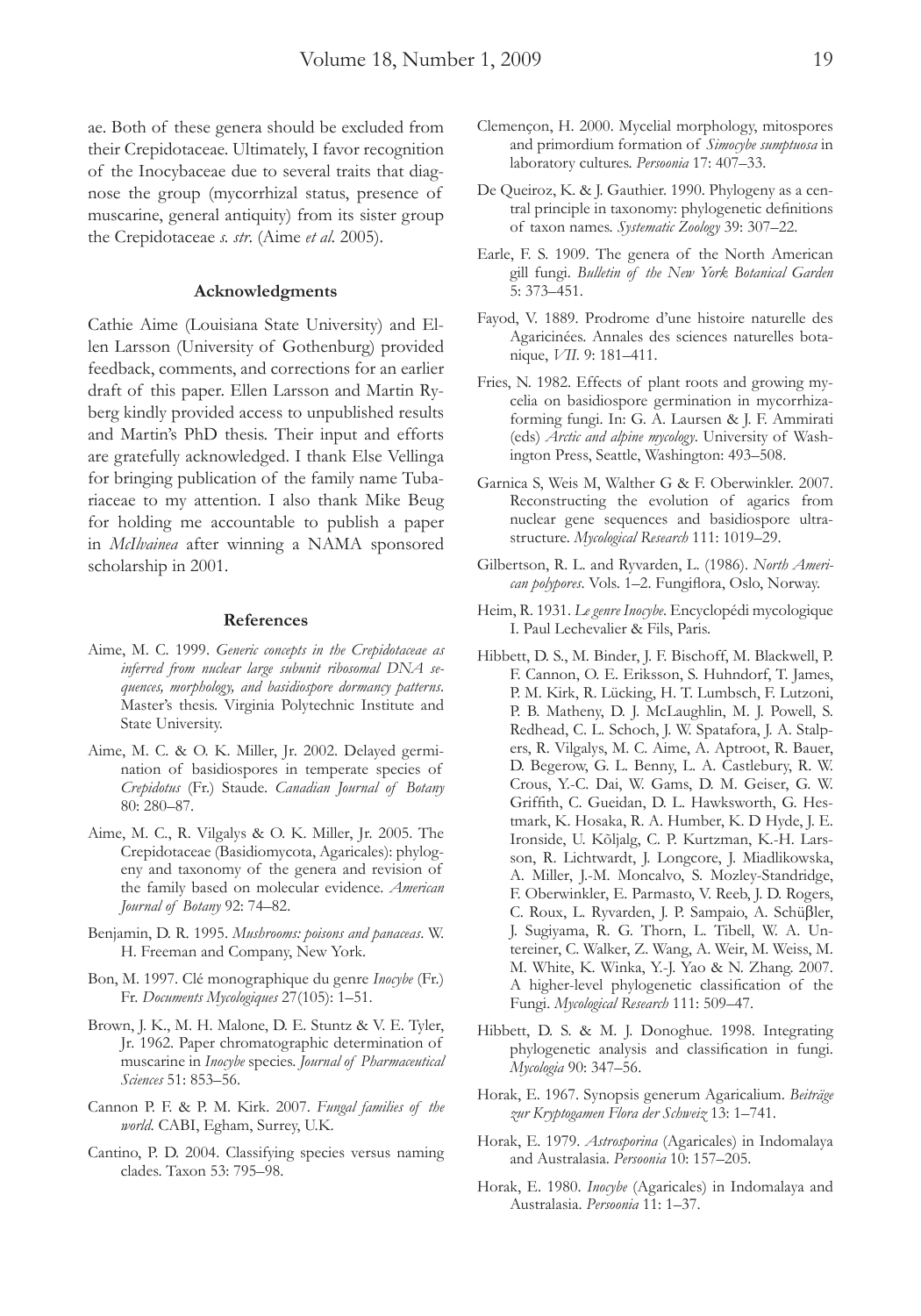- Horak, E. 1981. On Himalayan species of *Astrosporina*  and *Inocybe* (Agaricales). *Persoonia* 11: 303–10.
- Horak, E. 1987. *Astrosporina* in the alpine zone of the Swiss National Park (SNP) and adjacent regions in *Arctic and Alpine Mycology II*, eds. G. A. Laursen, J. F. Ammirati, and S. A. Redhead. Plenum Press, New York.

Horak, E. 2005.

- Jørgensen P. M. 2004. Rankless names in the *Code*? *Taxon* 53: 162.
- Jülich, W. 1982. Higher taxa of Basidiomycetes. *Bibliotheca Mycologica* 85. Cramer, Vaduz.
- Jülich, W. & J. A. Stalpers. 1980. *The resupinate non-poroid Aphyllophorales of the temperate northern hemisphere*. North-Holland Publishing Co., Amsterdam, the Netherlands.
- Karsten, P. A. 1889. Kritisk öfversigt af Finlands basidsvampar (Basidiomycetes; Gastero- & Hymenomycetes). *Bidrag till Kännedom af Finlands Natur och Folk* 48: 1–470.
- Kirk, P. M., P. F. Cannon, D. W. Minter & J. A. Stalpers (eds). 2008. *Dictionary of the Fungi*. Tenth edition. CABI, Wallingford, U. K.
- Kobayashi, T. 2002. The taxonomic studies of the genus *Inocybe*. *Nova Hedwigia* 124: 1–246.
- Kühner, R. 1980. Les Hyménomycètes agaricoïdes. *Numéro spécial du Bulletin de la Société Linnéenne de Lyon*, France.
- Kühner, R. 1984. Some mainlines of classification in the gill fungi. *Mycologia* 76: 1059–74.
- Kühner, R. & Romagnesi, H. 1953. *Flore analytique des champignons supérieurs*. Masson et Cie, Paris.
- Kuyper, T. W. 1986. A revision of the genus *Inocybe* in Europe: I. Subgenus *Inosperma* and the smoothspored species of subgenus *Inocybe*. *Persoonia* 3 (Suppl.): 1–247.
- Kuyper, T. W. 1994. Genera in the Agaricales: advances and retreats in the search for a natural system. *Mycologia Helvetica* 6: 141–59.
- Larsson, E., M. Ryberg, P.-A. Moreau, A. D. Mathiesen & S. Jacobsson. 2009. Taxonomy and evolutionary relationships within species of section *Rimosae* (*Inocybe*) based on ITS, LSU, and mtSSU sequence data. *Persoonia*, submitted.
- Malone, M. H. & L. R. Brady. 1987. Relative muscarinic potency of five Inocybe species. *Proceedings of the Western Pharmacological Society* 30: 193–95.
- Matheny, P. B. 2005. Improving phylogenetic inference of mushrooms with RPB1 and RPB2 nucleotide sequences (*Inocybe*; Agaricales). *Molecular Phylogenetics and Evolution* 35: 1–20.
- Matheny, P. B., M. C. Aime, N. L. Bougher, B. Buyck, D. E. Desjardin, E. Horak, B. R. Kropp, D. J. Lodge, K. Soytong, J. M. Trappe & D. S. Hibbett. 2009. Out of the palaeotropics? Historical biogeography and diversification of the cosmopolitan ectomycorrhizal mushroom family Inocybaceae. *Journal of Biogeography* 36: 577–92.
- Matheny, P. B. & N. L. Bougher. 2006. The new genus *Auritella* from Africa and Australia (Inocybaceae, Agaricales): molecular systematics, taxonomy and historical biogeography. *Mycological Progress* 5: 2–17.
- Matheny, P. B., J. M. Curtis, V. Hofstetter, M. C. Aime, J.-M. Moncalvo, Z.-W. Ge, Z.-L. Yang, J. C. Slot, J. F. Ammirati, T. J. Baroni, N. L. Bougher, K. W. Hughes, D. J. Lodge, R. W. Kerrigan, M. T. Seidl, D. K. Aanen, M. DeNitis, G. M. Daniele, D. E. Desjardin, B. R. Kropp, L. L. Norvell, A. Parker, E. C. Vellinga, R. Vilgalys & D. S. Hibbett. 2006. Major clades of Agaricales: a multilocus phylogenetic overview. *Mycologia* 98: 982–95.
- Matheny, P. B. & N. L. Bougher. 2005. A new violet species of *Inocybe* (Agaricales) from urban and rural landscapes in Western Australia. *Australasian Mycologist* 24: 7–12.
- Matheny, P. B., Y. J. Liu, J. F. Ammirati & B. D. Hall, B. D. 2002. Using RPB1 sequences to improve phylogenetic inference among mushrooms (*Inocybe*, Agaricales). *American Journal of Botany* 89: 688–98.
- Matheny, P. B., J.-M. Moncalvo & S. A. Redhead. 2007a. Agaricales. Version 09 May 2007. http:// tolweb.org/Agaricales/20551/2007.05.09 in The Tree of Life Web Project, http://tolweb.org
- Matheny, P. B., E. C. Vellinga, N. L. Bougher, O. Ceska, P.-A. Moreau, N. A. Neves & J. F. Ammirati. 2007b. Taxonomy of displaces species of *Tubaria*. *Mycologia* 99: 569–85.
- Moncalvo, J.-M., F. M. Lutzoni, S. A. Rehner, J. Johnson & R. Vilgalys. 2000. Phylogenetic relationships of agaric fungi based on nuclear large subunit ribosomal DNA sequences. *Systematic Biology* 49: 278–305.
- Moncalvo, J.-M., R. Vilgalys, S. A. Redhead, J. E. Johnson, T. Y. James, M. C. Aime, V. Hofstetter, S. J. W. Verduin, E. Larsson, T. J. Baroni, R. G. Thorn, S. Jacobsson, H. Clemençon & O. K. Miller, Jr. 2002. One hundred and seventeen clades of euagarics. *Molecular Phylogenetics and Evolution* 23: 357–400.
- Moreau, P.-A., D. Corriol, P. Borgarino, C. Lavoise, F. Richard & M.-A. Selosse. 2007. Contribution à la connaissance des champignons de l'étage thermoméditérranéen Corse II. *Bulletin Semestriel de la Fédération des Associations Mycologiques Méditerranéennes* 31: 9–31.
- Moser, M. 1978. *Fungorum Rariorum Icones Coloratae* 7: 1–48.